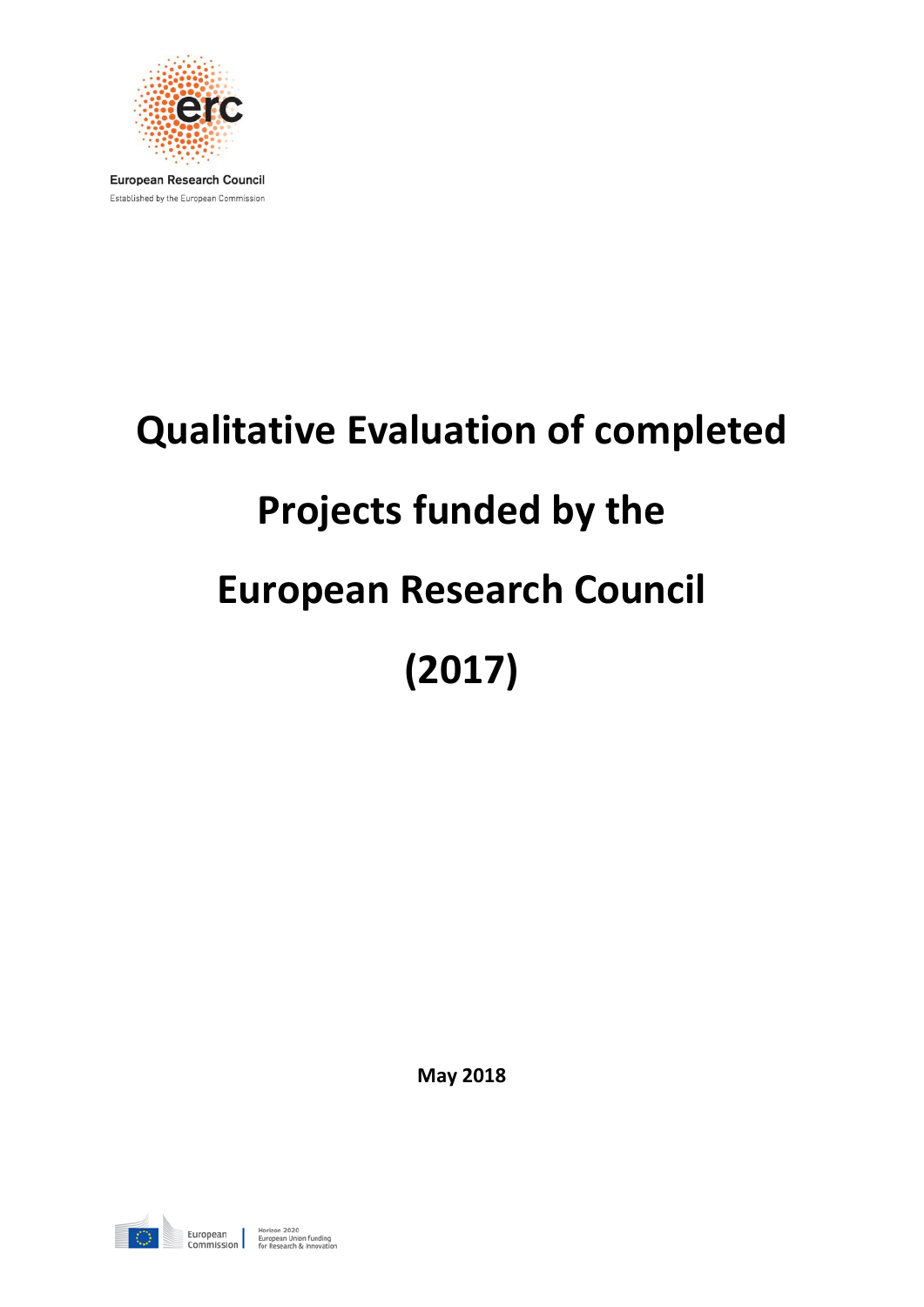## **Table of Contents**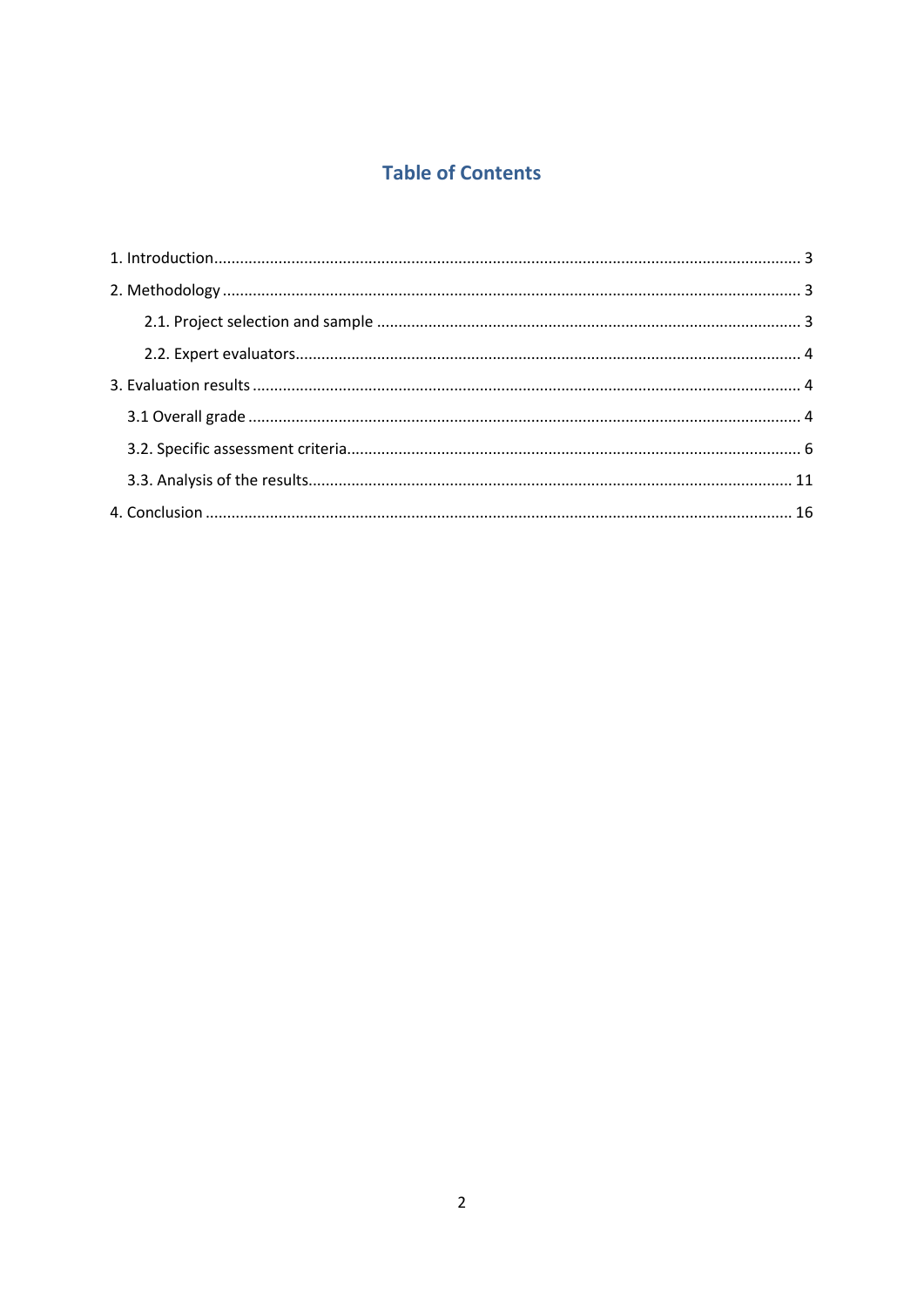## <span id="page-2-0"></span>**1. Introduction**

Since its creation in 2007, the European Research Council (ERC) has become one of the leading research funders worldwide. As part of its monitoring and evaluation strategy, the ERC performs regular qualitative assessments of the research outputs from completed ERC projects. These *ex-post* peer-review assessments complement other approaches based on the analysis of the bibliometric information related to the projects.

After the first two previous annual exercises (in 2015 and 2016), a new qualitative assessment was implemented during 2017. In this exercise, a random sample of 223 projects was evaluated from a pool of 470 ERC-funded completed projects. As in previous years, this *ex-post* peer-review evaluation was undertaken by independent, high-level international scientists, who were selected by the ERC Scientific Council. Experts who participated in the ex-ante selection of the projects for funding were excluded for this *ex-post* evaluation. Experts were grouped into evaluation panels aligned in their structure to those dealing with *ex-ante* evaluations. Each panel was composed of three to four experts; two to three of them with past experience as an ERC panel member, and one with no previous experience as ERC panel member, being neither an applicant in the last five years nor ever receiving an ERC grant.

The reviewers of the outcome from the completed ERC projects made their assessments following established guidelines. They addressed questions related to scientific impact, the introduction of new methodologies, interdisciplinarity, and societal and economic impact of each project. In addition, they were asked to provide an overall grade of projects according to the following scale: 'scientific breakthrough' (grade A), 'major scientific advance' (B), 'incremental scientific contribution' (C) and 'no appreciable scientific contribution' (D).

This report presents the outcome of the 2017 qualitative evaluation of completed ERC projects.

#### <span id="page-2-1"></span>**2. Methodology**

 $\overline{\phantom{a}}$ 

#### <span id="page-2-2"></span>**2.1. Project selection and sample**

In this qualitative evaluation of completed projects, a representative sample of projects was evaluated. This sample was randomly selected from a pool of 456 projects that ended between 1 July 2014 and 30 June 2015, together with 14 projects from panels that did not participate in the 2016 exercise<sup>1</sup>. In total, this initial selection pool was composed of 470 projects. Each project was allocated to a panel according to "ERC Science Behind the Projects" initiative<sup>2</sup> "best match".

A random selection of this pool of projects was done, respecting the ratio within each panel between the number of Starting Grants (StG) and Advanced Grant (AdG) projects. There was thus no selection according to the quality of the project. In total, a sample of 223 randomly chosen completed ERC projects was evaluated in the exercise of 2017.

 $^1$  In the 2016 exercise the LS4, LS7, LS9, PE8 and SH5 panels did not participate in the evaluation as the number of projects allocated to them was less than five.

<sup>&</sup>lt;sup>2</sup> https://erc.europa.eu/sites/default/files/publication/files/ERC\_Science\_behind\_the\_projects\_FP7-2007-2013.pdf.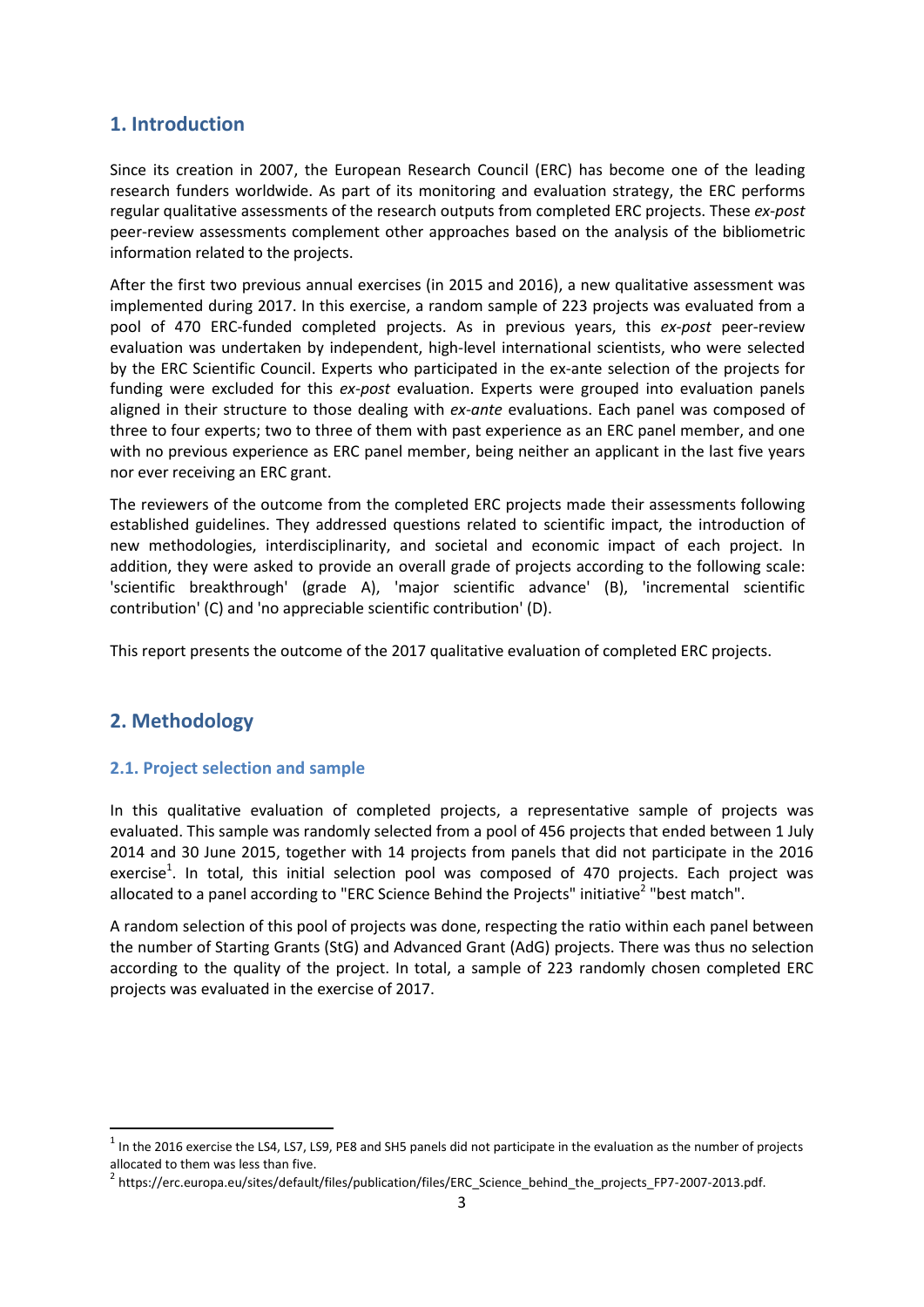#### <span id="page-3-0"></span>**2.2. Expert evaluators**

In this evaluation, the ERC was assisted by independent high-level scientists selected by the Scientific Council. The evaluation was organised in 25 panels, each composed of three experts<sup>3</sup>: two experts with previous or current participation as ERC panel members or panel chairs, and one expert without any prior participation as ERC panels members, being neither an applicant in the last five years nor a recipient of an ERC grant. Scientists who participated in the panels that selected the funded projects were excluded from this *ex-post* evaluation. A procedure to detect conflicts of interest and protect the confidentiality of the exercise was established. The experts received an honorarium for their work.

If additional expertise was needed for specific projects, one external reviewer per project could be called for remote evaluation. A total of 76 panel members and 65 remote reviewers participated in the evaluation.

### <span id="page-3-1"></span>**3. Evaluation results**

The main output of the qualitative assessment of completed projects is a consolidated report for each evaluated project. This project report is divided into two parts:

- An overall assessment of the project's achievements;
- Nine multiple-choice questions concerning several aspects of the project such as outcomes, impact, interdisciplinarity, and high-risk/high-gain component.

This section contains the general results of the exercise: Section 3.1 presents the overall assessment of projects, Section 3.2 the answers to the questionnaire provided by the evaluators and Section 3.3 an analysis of the results.

#### <span id="page-3-2"></span>**3.1 Overall grade**

 $\overline{a}$ 

The panels were asked to give for each project an overall grade based on the following scale:

- A. Scientific breakthrough
- B. Major scientific advance
- C. Incremental scientific contribution
- D. No appreciable scientific contribution

The overall results of the 2017 exercise for all the evaluated projects and split by call type (AdG and StG) are shown in Figure 1.

 $^3$  It was decided as a very exceptional case to allow panel LS7 to have 4 panel members as the scientific areas of the LS7 projects were very difficult to be covered by only 3 panel members.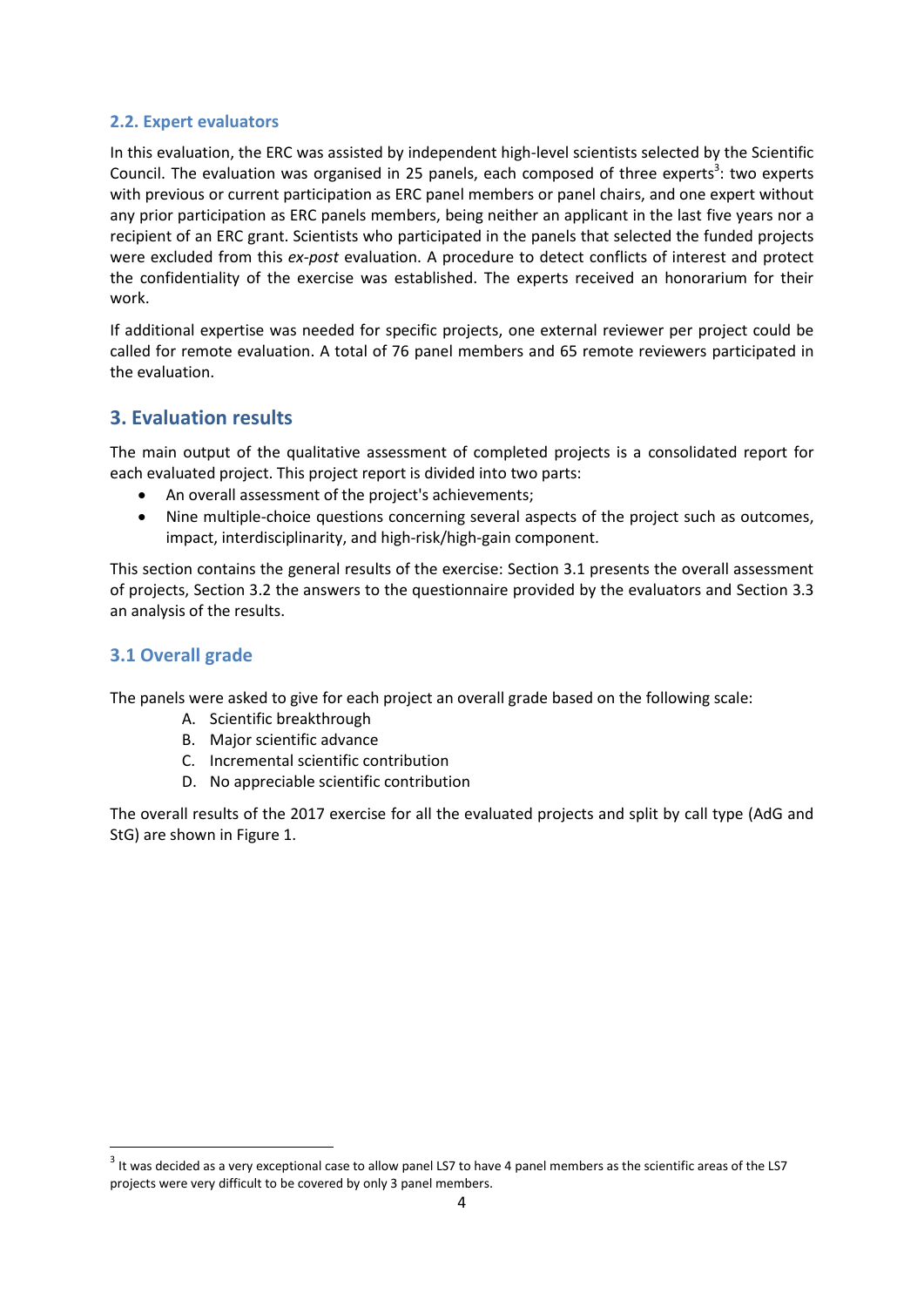

*Figure 1. Overall grade: total and by grant type*

**The evaluators concluded that 19% of the projects led to a scientific breakthrough (A) and 60% of them to a major scientific advance (B). Therefore, taken together, 79% of projects were assessed as having produced a major scientific advance or a scientific breakthrough. 21% of projects were considered as having incremental (C) or no appreciable scientific contribution (D).** These numbers can be considered remarkable, as projects were selected randomly and not based on their performance.

When doing the analysis by call type, the results suggest that AdG projects achieved in general better results than StG: for example the percentage of projects scored as A is much higher for AdG than for StG, and the percentage of projects with incremental or no appreciable scientific contribution is lower in AdG than in StG.

A comparison between the results of the exercises of 2015, 2016 and 2017 is presented in Figure 2. The proportion of projects classified as A is higher in 2016 than in 2015 and 2017. When comparing projects classified as A and B together, results are slightly better in 2017 (79%), but still rather consistent with previous studies (71% and 73% for 2015 and 2016 respectively).



*Figure 2. Overall results of the 2015, 2016 and 2017 exercises*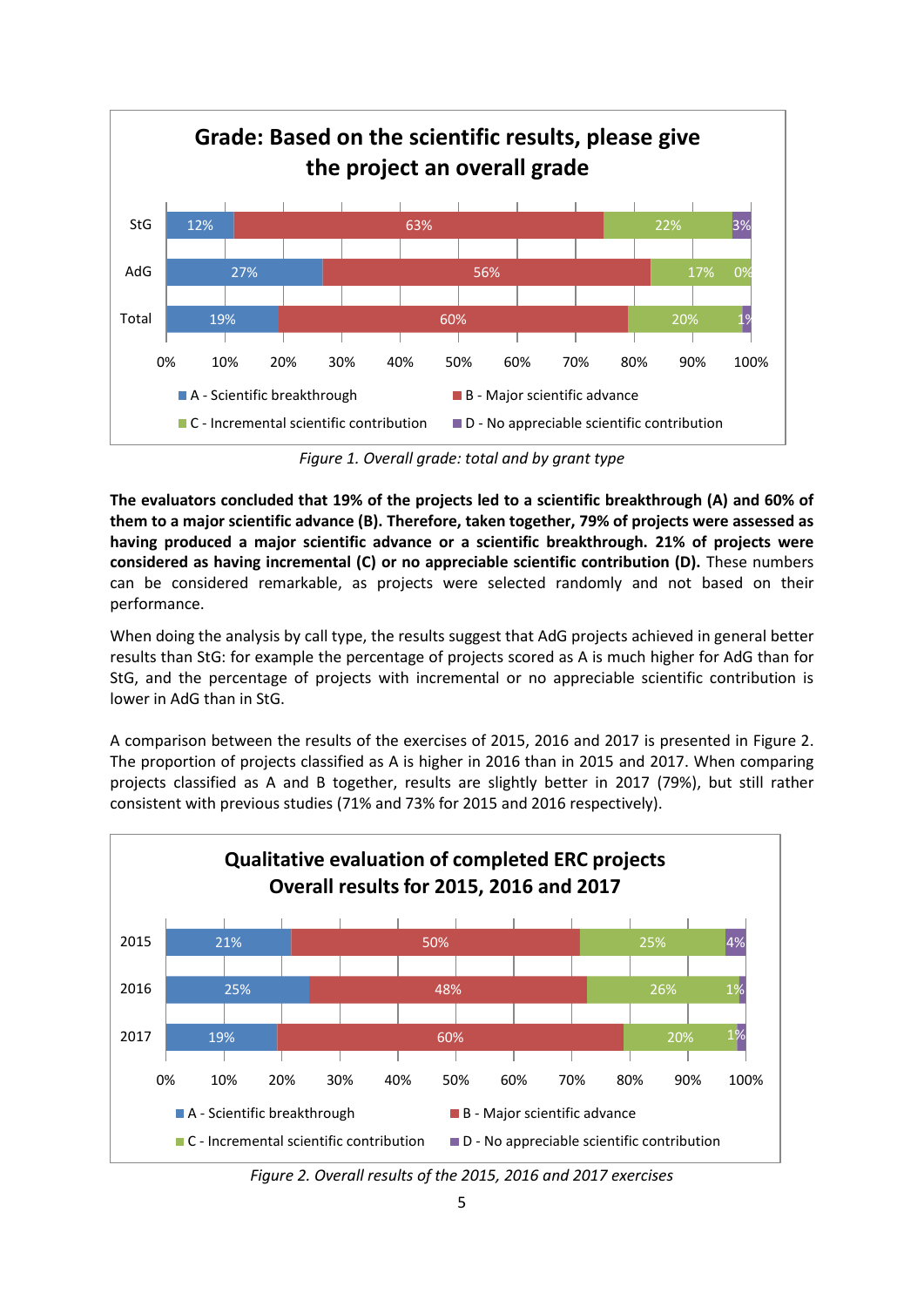#### <span id="page-5-0"></span>**3.2. Specific assessment criteria**

In addition to the overall grade, the panels assessed the projects by answering the following nine questions with specific scale criteria. The categories of this scale are "To an exceptional extent", "Significantly", "Moderately", "Slightly" and "Not at all" for all the questions except for question six (Q6) where the categories "Strongly agree", "Agree", "Neutral", "Disagree" and "Strongly disagree" were used. For questions four, five and seven (Q4, Q5 and Q7) the option "Not applicable" was also included. The texts of the nine questions are the following:

Q1. To what extent has the project resulted in new important scientific advances of knowledge?

- Q2. Have the project findings opened a promising new research agenda for a particular field (i.e., a set of new research questions, new hypotheses to be tested) or a possible paradigm shift?
- Q3. Has the project developed new research methods or instruments?
- Q4. Has the research performed found recognition or applicability outside its main field?
- Q5. Are the results of the research bringing together areas that previously did not have much interaction?
- Q6. Taking into account the state of the field at the time of funding, would you agree that this is a high-risk/high-gain project?
- Q7. Do you consider that the risk component influenced on the overall project results?
- Q8. In addition to its scientific impact, to what extent has the project had other types of impact (i.e., on economy, on society, on policy-making)?
- Q9. In addition to its scientific impact, in your opinion, could the project have other types of impact (i.e., on economy, on society, on policy-making) in the future?

These questions were designed to gauge the level of scientific contributions, methodological advances, high-risk/high-gain component, interdisciplinarity, as well as potential short- and longterm economic and societal impacts, and the answers provided had to be justified by the evaluators. The summary of the results for each question is presented in Figures 3 to 11.

The distribution of the answers to the first question (Figure 3) is very much in line with the distribution of the overall grades assigned to the projects (Figure 1): 80% of projects resulted in new important scientific advances of knowledge to an exceptional or significant extent. Q2 shows that around 65% of projects opened a promising new research agenda for a particular field or a possible paradigm shift (Figure 4).



*Figure 3. Results on new important scientific advances of knowledge*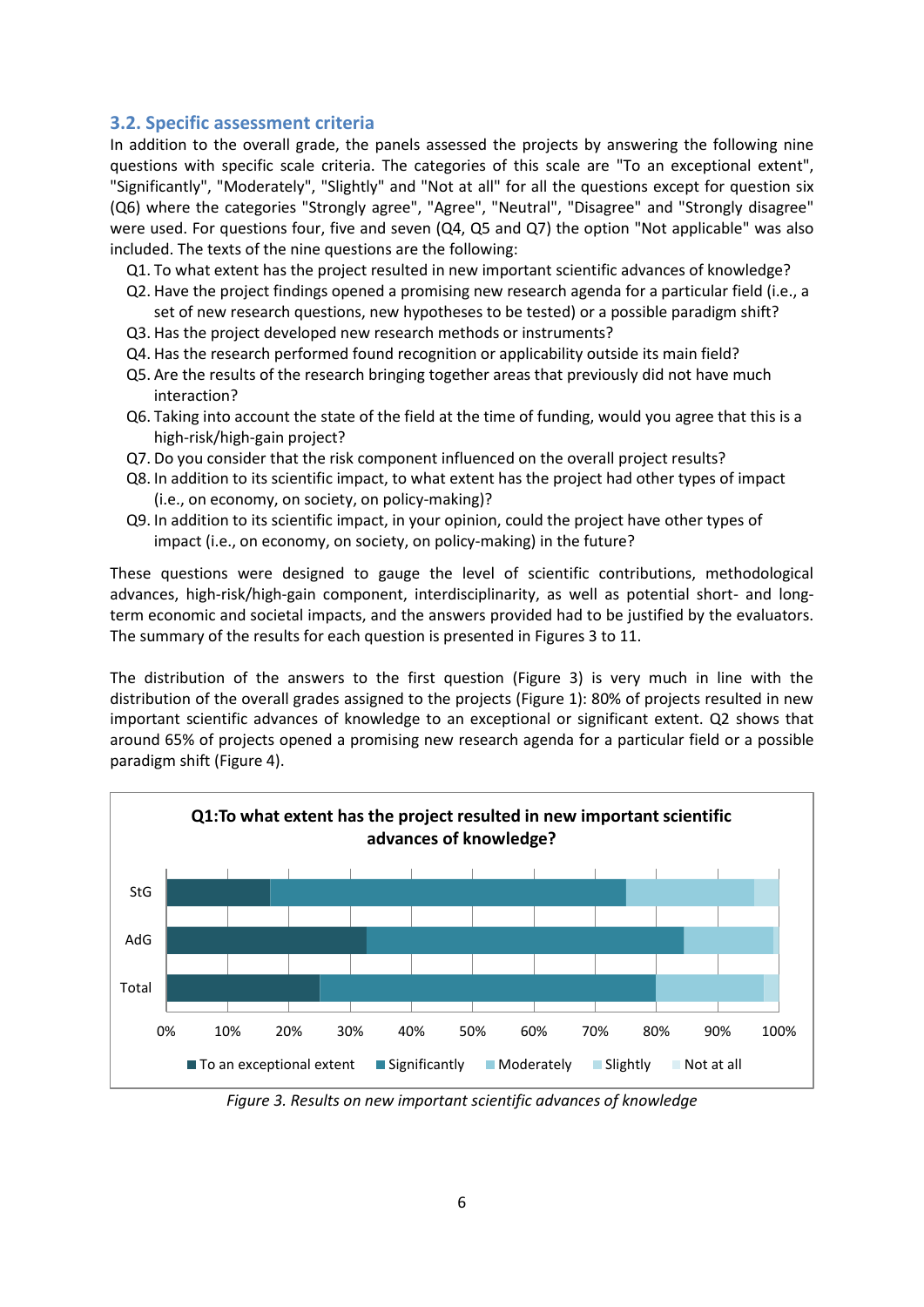

*Figure 4. Results on promising new research agendas*

Regarding Q3, it is remarkable that over 80% of the evaluated projects have at least "Moderately" developed new research methods or instruments, while over 50% of the projects have achieved this objective to an exceptional or significant extent (Figure 5).



*Figure 5. Results on new research methods and instruments*

With regard to interdisciplinary, the assessment shows that for a large fraction of projects the research performed found recognition or applicability outside its main field (Q4) or brought together areas that previously did not have much interaction (Q5). As shown in Figures 6 and 7, around 80% and 70% of projects were at least moderately interdisciplinary and around 50% and 40% shared this feature to a significant or exceptional extent, respectively.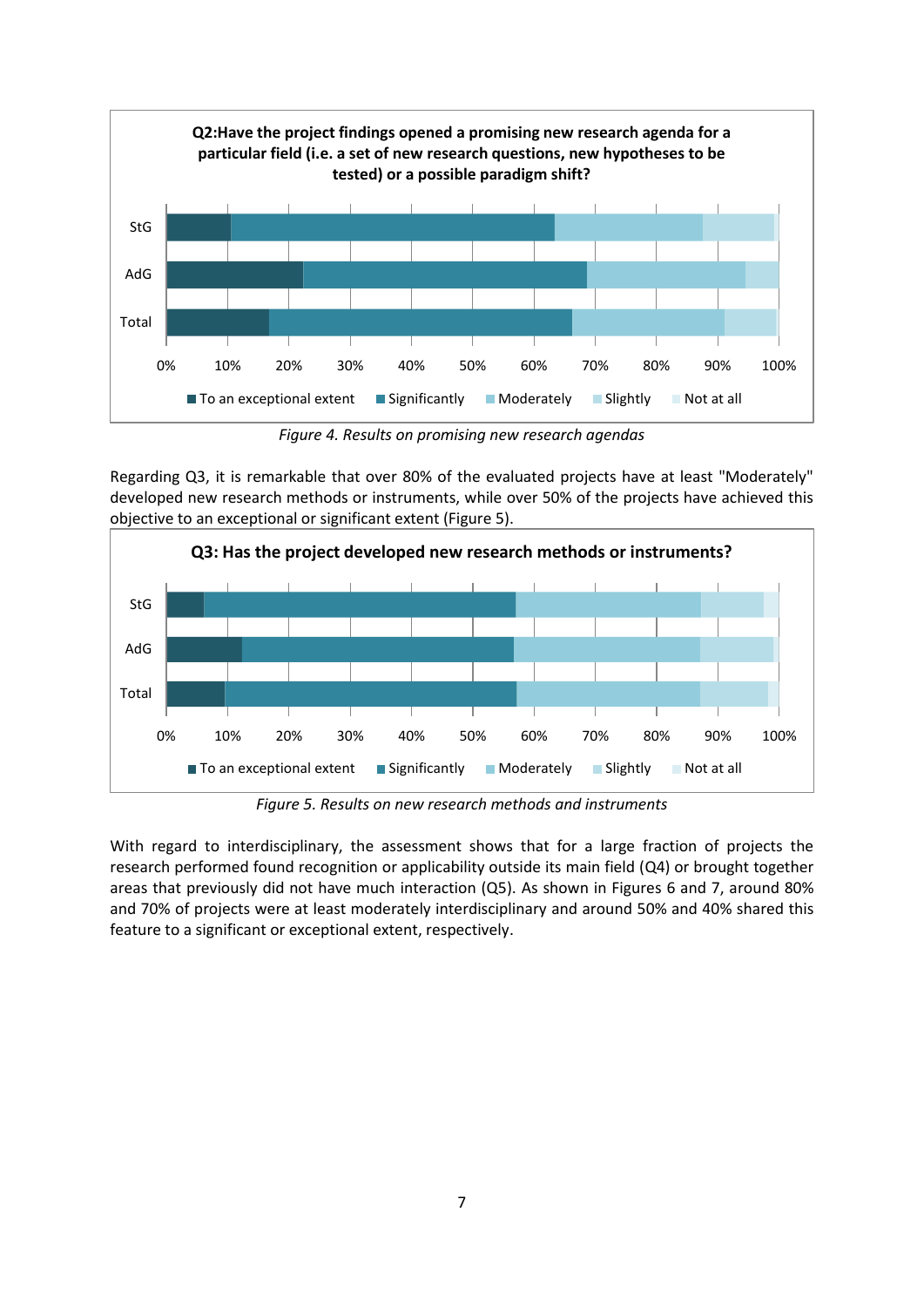

*Figure 6. Results on recognition or applicability outside the main field*



*Figure 7. Results on bringing together areas with no previous interaction*

Q6 addressed the degree of high-risk/high-gain of the research performed in the projects. Taking into account the long-term perspective provided by an assessment performed around seven years after granting, the evaluators considered that only 10% of the projects does not meet this feature (Figure 8).

The evaluators were also asked to assess the influence of the risk component of projects (Q7). The results indicate that this influence was at least moderate for more than 60% of the projects (Figure 9).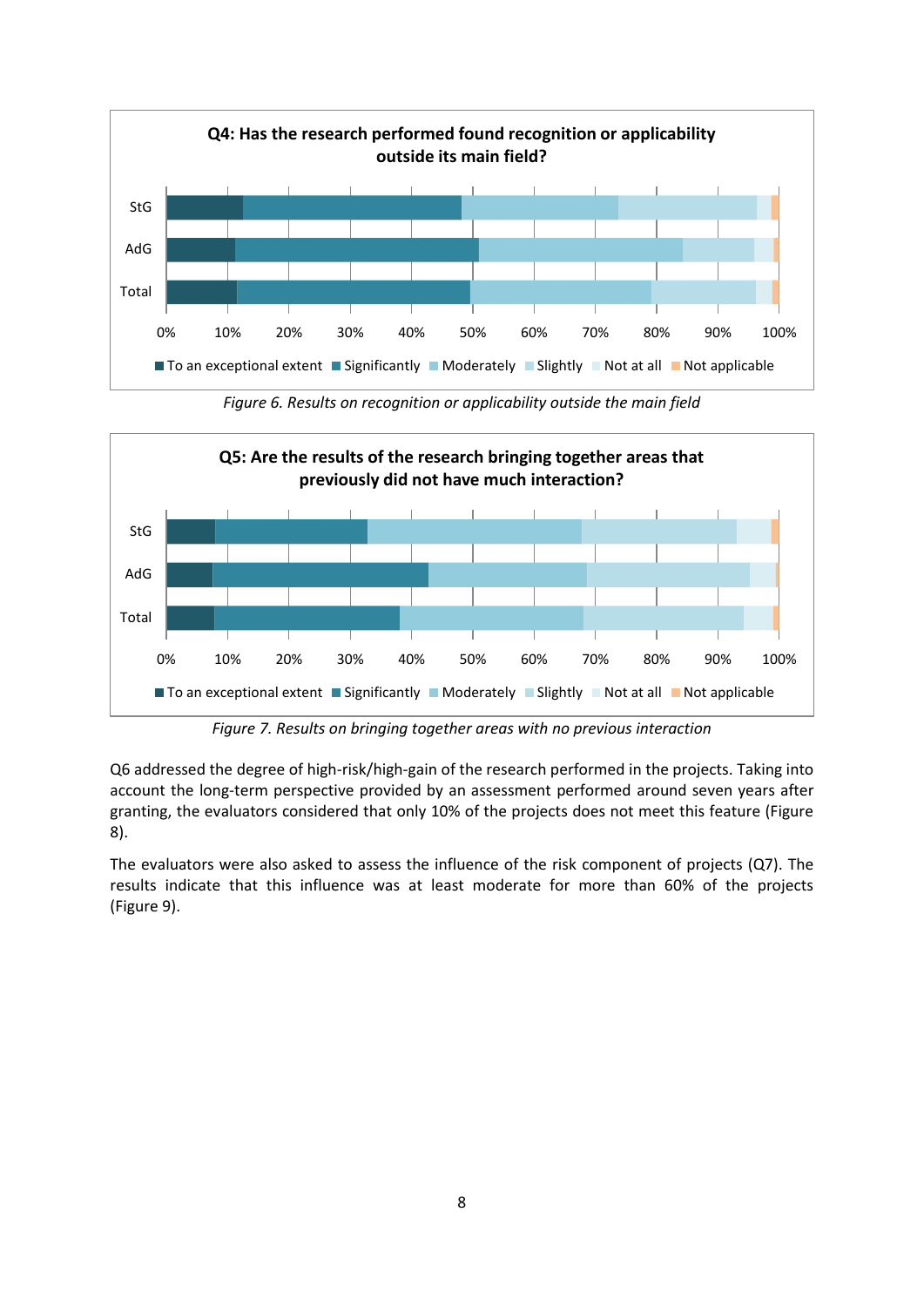

*Figure 8. Results on the degree of high-risk/high-gain*



*Figure 9. Results on the influence of the risk component*

As regards impact (Figures 10 and 11), the data show that over 50% of the projects, the research performed has already at least moderate economic and societal impact (Q8), while over 70% of them are predicted to have this feature in the future (Q9).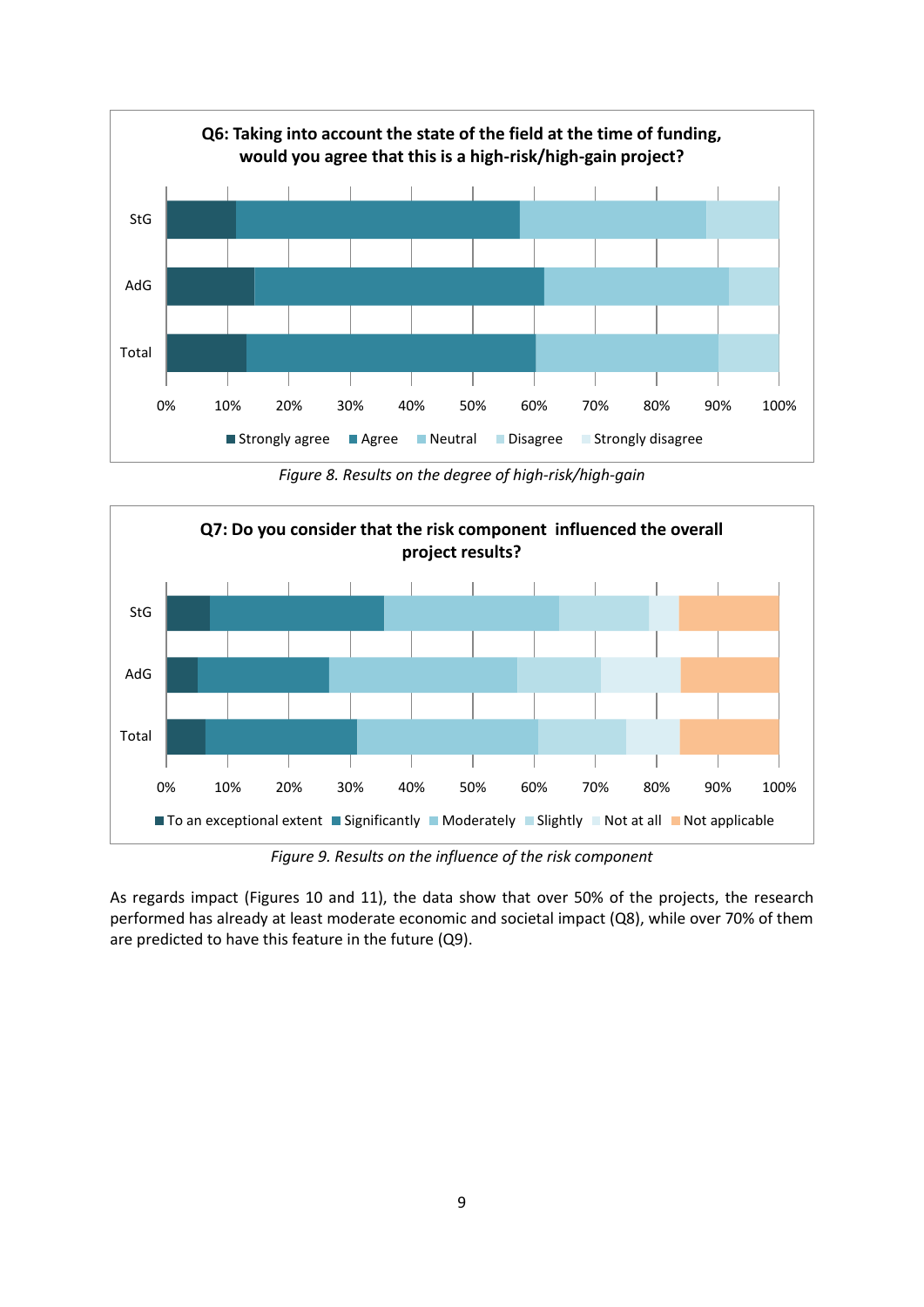

*Figure 10. Results on current economic and societal impact*



*Figure 11. Results on future economic and societal impact*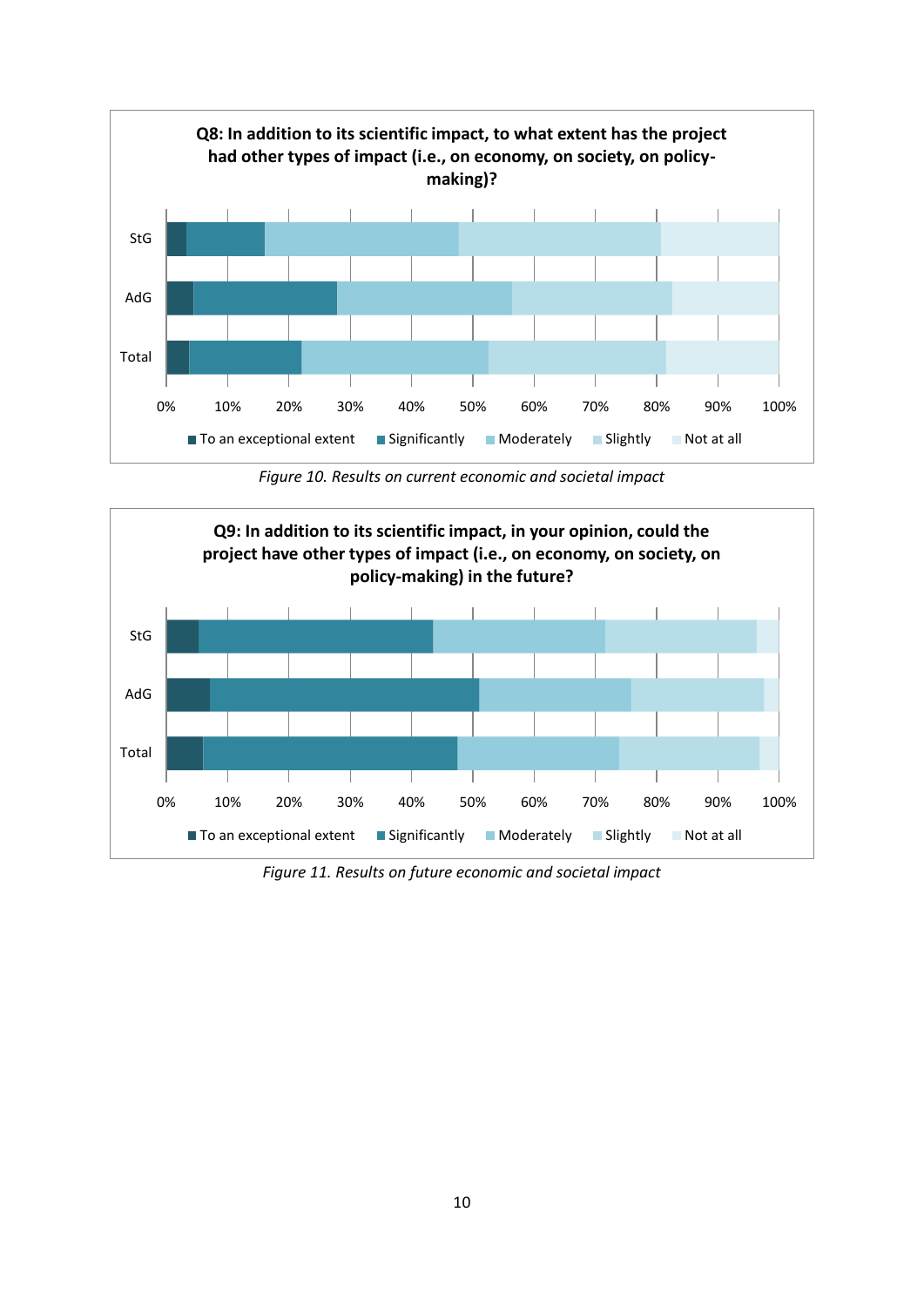#### <span id="page-10-0"></span>**3.3. Analysis of the results**

The relationship between Q1 and Q2, and the overall score was analysed. As seen in Figure 12, a large majority of the projects that generated new important scientific advances were amongst the projects with an overall grade of A or B. The distribution of projects classified as A and B peak in the "To an exceptional extent" and "Significantly" categories, respectively.



*Figure 12. Histogramme of answers to Q1 measuring the results on new important scientific advances of knowledge, split by overall project grade*

This is also the case for projects that have opened a promising new research agenda for a particular field (Figure 13).



*Figure 13. Histogramme of answers to Q2 measuring promising new research agendas opened by projects, split by overall project grade*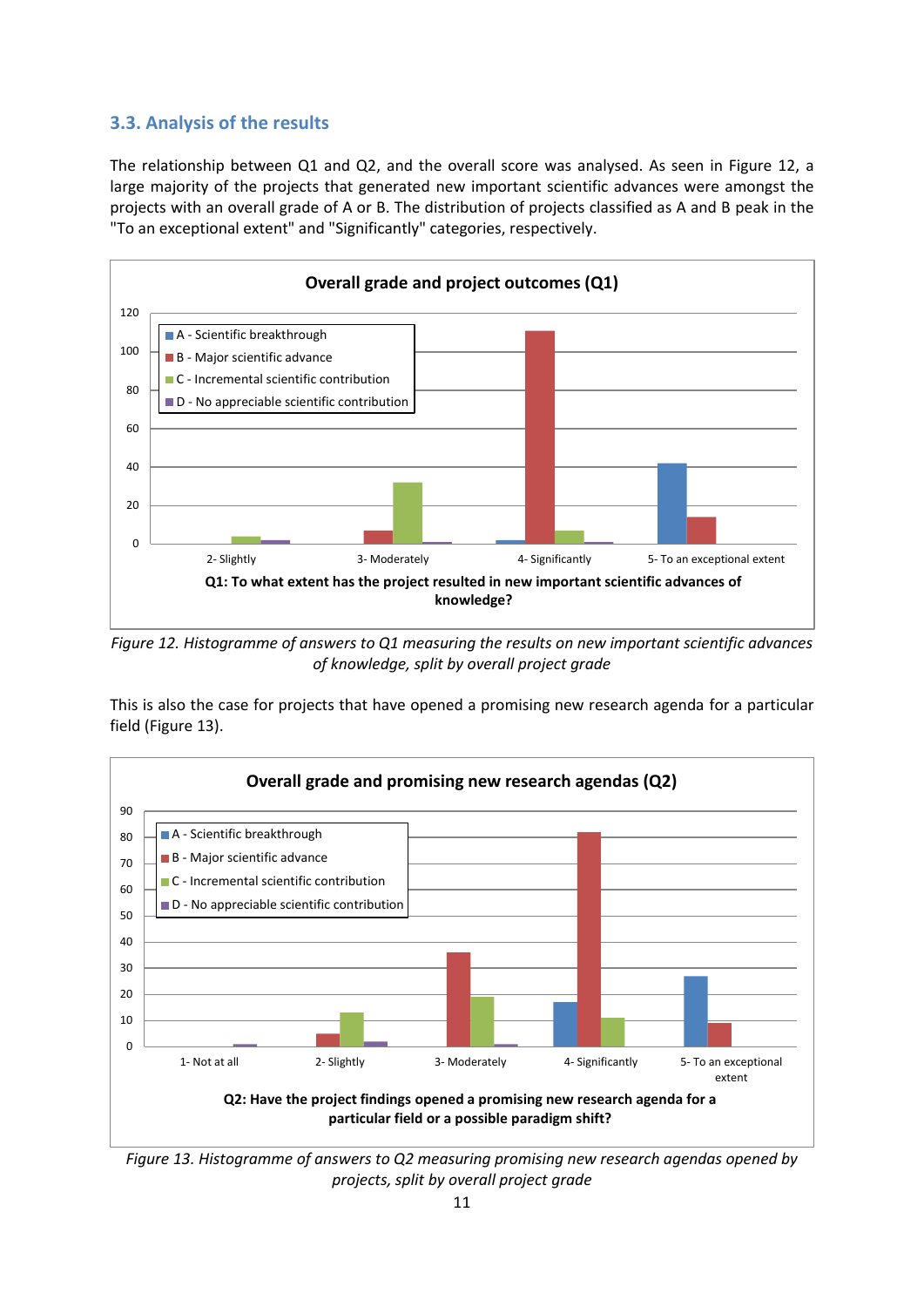It was also investigated whether the projects with a higher level of interdisciplinarity tended to have a higher overall grade, and this was indeed found to be the case. As shown in Figure 14, there is a positive correlation between the projects whose research found recognition or applicability outside their main fields (Q4) and their overall grade: the distribution of projects classified as A and B peak in the "Significantly" category and projects classified as C have a peak between the "Slightly" and "Moderately" categories. These data indicate that interdisciplinary projects are more likely to lead to significant scientific advances or breakthroughs.



*Figure 14. Histogramme of answers to Q4 measuring the recognition or applicability of the research of the project outside its main field, split by overall project grade*

An analysis was carried out to assess whether high-risk/high-gain projects were more predominant amongst those that had a high overall grade. It was found that there is a statistically significant relationship between the project's overall grade and the answer to Q6 (Figure 15). The majority of ground-breaking projects (A) were classified as high-risk/high-gain (answer to Q6 "Agree" or "Strongly agree"), in contrast to the rest of the projects. Those projects which are considered to be high-risk/high-gain, thus, seem to have a higher probability of producing breakthrough results. One finds a similar pattern regarding projects with overall grade B.

Amongst the high-risk/high-gain projects (answer to Q6 "Agree" or "Strongly Agree"), there is also a significant portion of projects that produced incremental results, i.e. they got an overall grade of C (see Figure 15). These results sustain that in the *ex-ante* evaluation panels took a moderate amount of risk. A lack of projects with incremental (C) or no appreciable scientific contribution (D) in the categories of Q6 "Agree" or "Strongly Agree" could have indicated certain unwillingness of the *exante* evaluation panels to take enough risk when making their funding recommendations.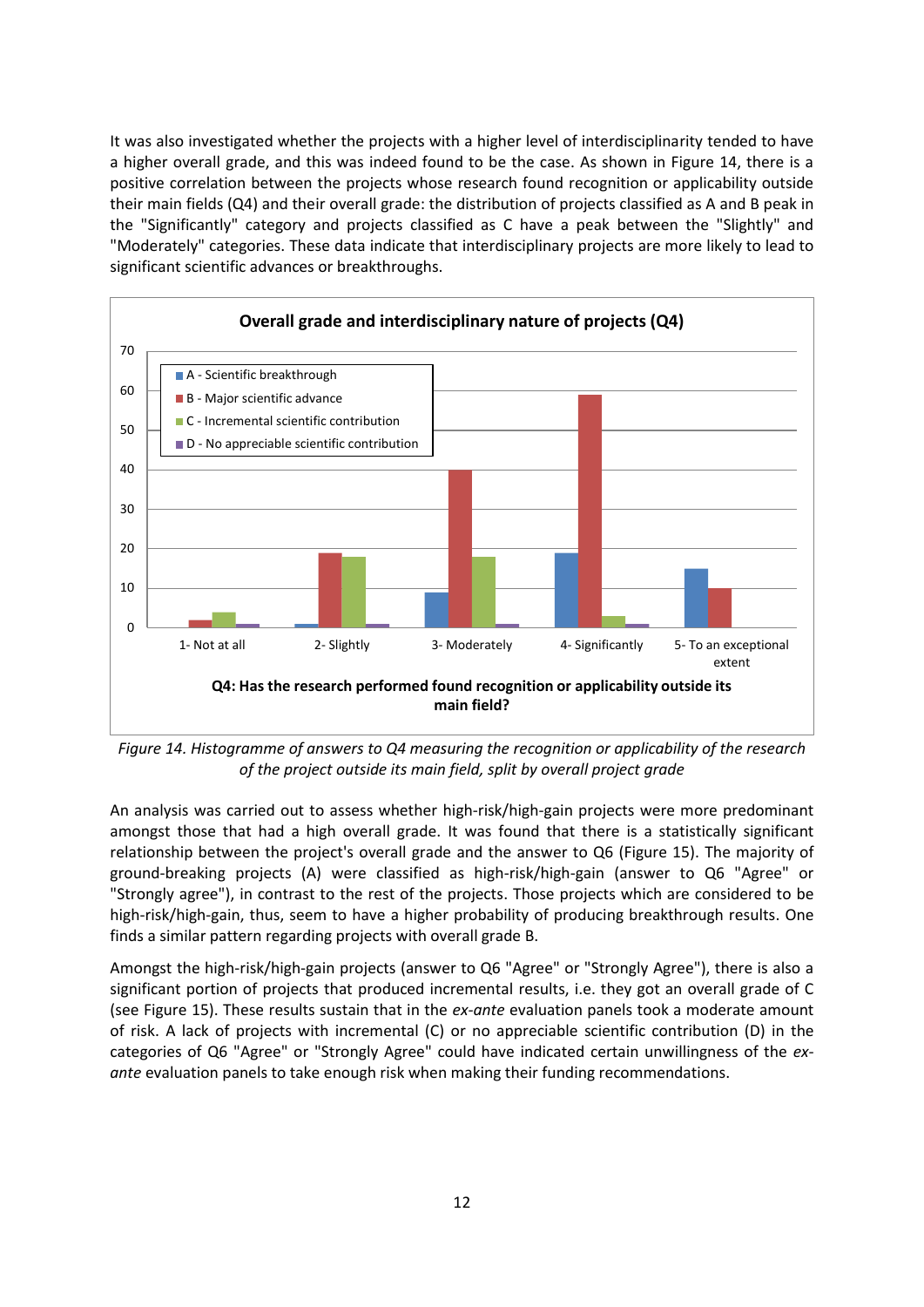

*Figure 15. Histogramme of answers to Q6 measuring the high-risk/high-gain nature of the projects, split by overall project grade*

The relationship between the projects' overall grade and their economic or societal impact currently (Q8) and in the future (Q9) was also analysed. The results show that, in both cases, there is a positive correlation between these two categories, being stronger when the question is asked about the future (see Figure 16): the distribution of projects classified as A and B peaks in the "Significantly" category, while projects classified as C in the "Slightly" category.



*Figure 16. Histogramme of answers to Q9 measuring the economic or societal impact of the research of the project in the future, split by overall project grade*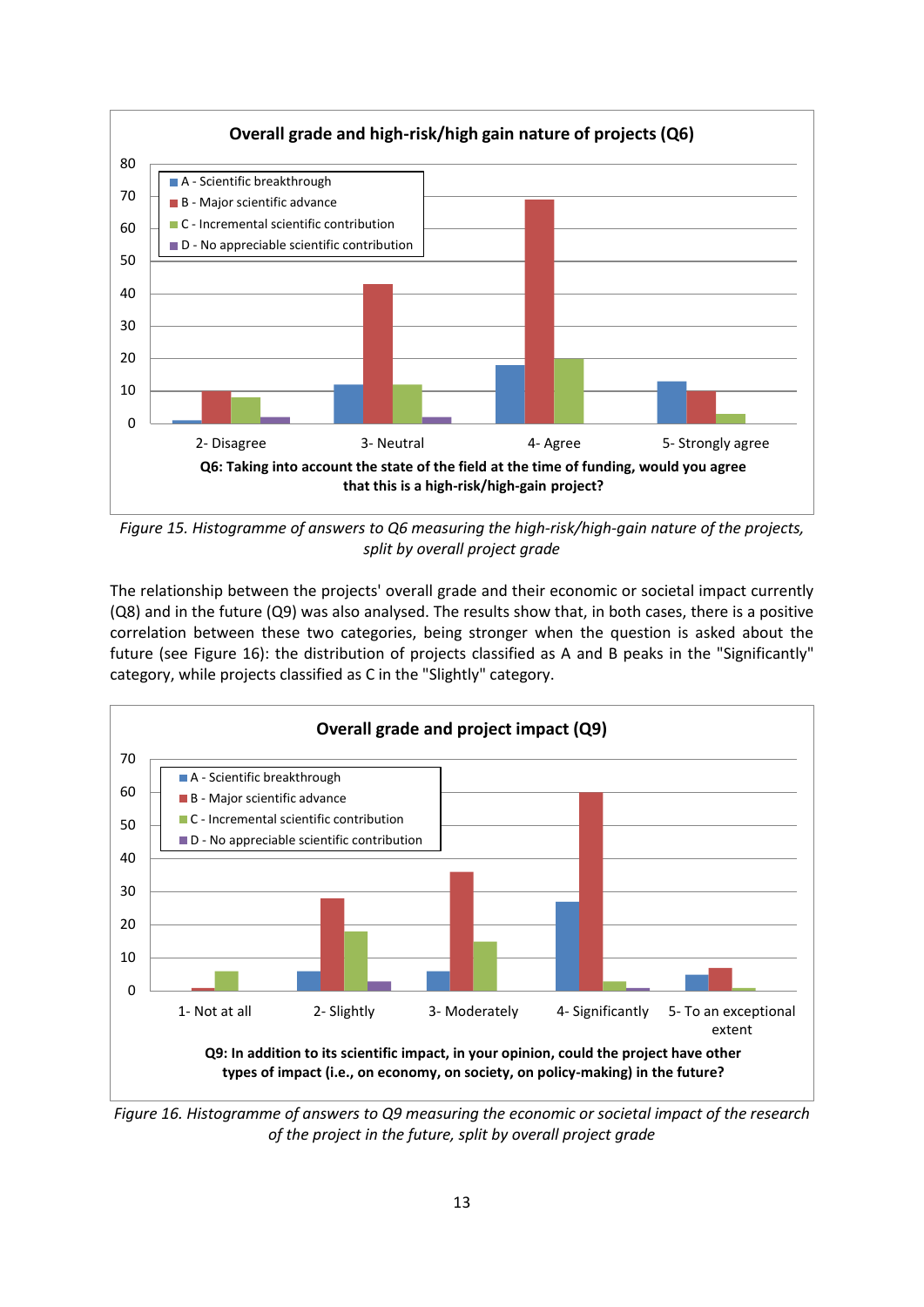Results also show a significant relationship between projects classified as high-risk/high-gain (Q6) and those that opened new promising research agendas (Q2). For example, projects that opened new research agendas (answer to Q2 "Significantly" or "To an exceptional extent") have been identified as being more high-risk/high-gain at the time of funding (see Figure 17).



*Figure 17. Histogramme of answers to Q6 measuring the high-risk/high-gain nature of the projects, split by promising new research agendas*

There is also a significant dependence between the answers to Q3 and Q6, as more projects created new research methods or instruments (answers to Q3 "Significantly" or "To an exceptional extent") amongst those identified as high-risk/high-gain (answer to Q6 "Agree" or "Strongly Agree"). The picture that emerges is shown in Figure 18.



*Figure 18: Histogramme of answers to Q6 measuring the high-risk/high-gain nature of the projects, split by new research methods and instruments*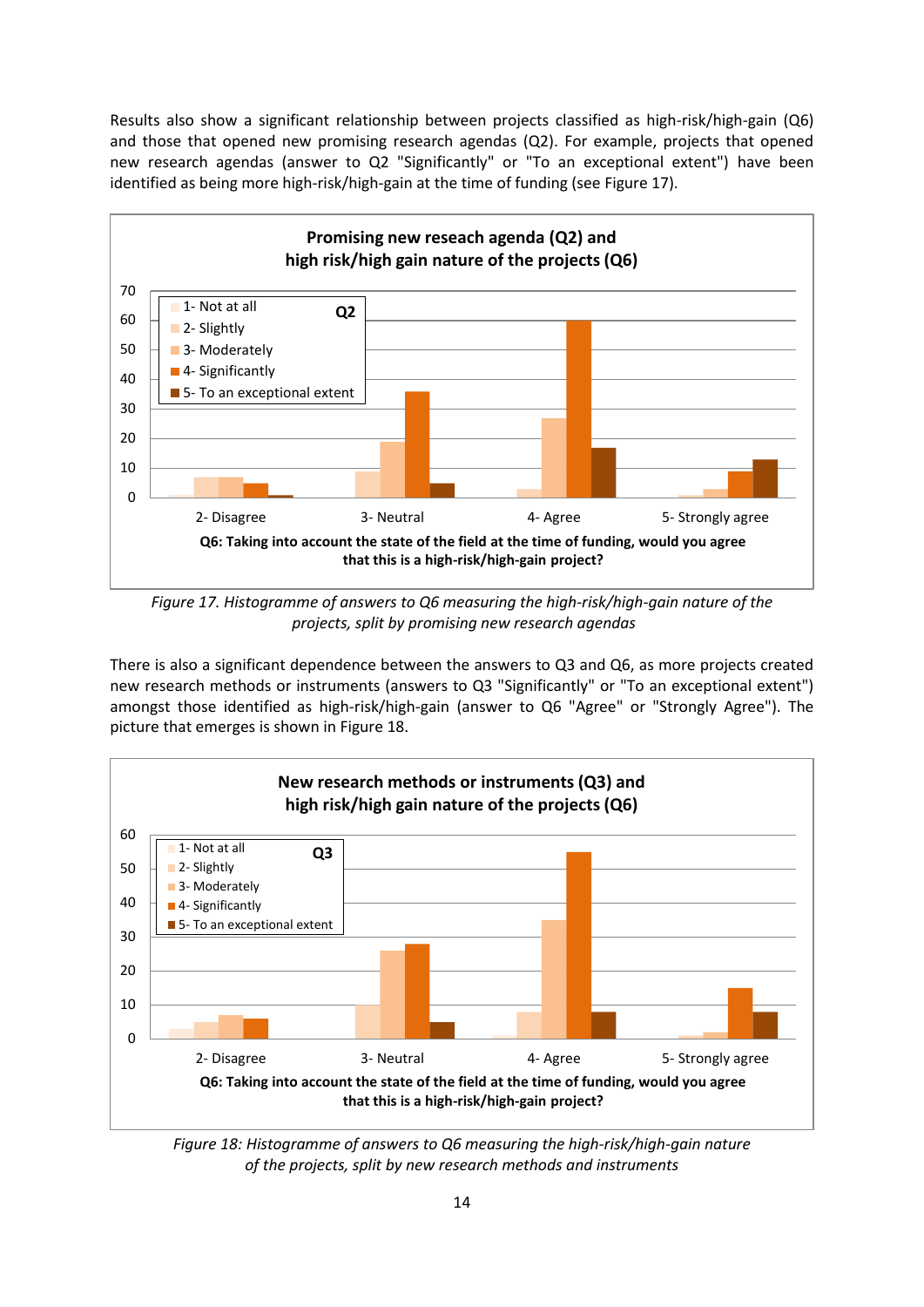The relationship between the interdisciplinary nature of projects (Q4 and Q5) and their future economic or societal impact (Q9) was also analysed. The data show that there is a positive correlation between these both types of categories. This is shown in Figures 19 and 20, where the distribution of projects with potential future high impact (answers to Q9 "Significantly" or "To an exceptional extent") peaks around the "Significantly" category, while those with low impact (answers to Q9 "Not at all" or "Slightly") have a peak between the "Slightly" and "Moderately" categories.



*Figure 19. Histogramme of answers to Q4 measuring the recognition or applicability of the research of the project outside its main field, split by future impact of projects*



*Figure 20. Histogramme of answers to Q5 measuring whether projects brought together areas with not much previous interaction, split by future impact of projects*